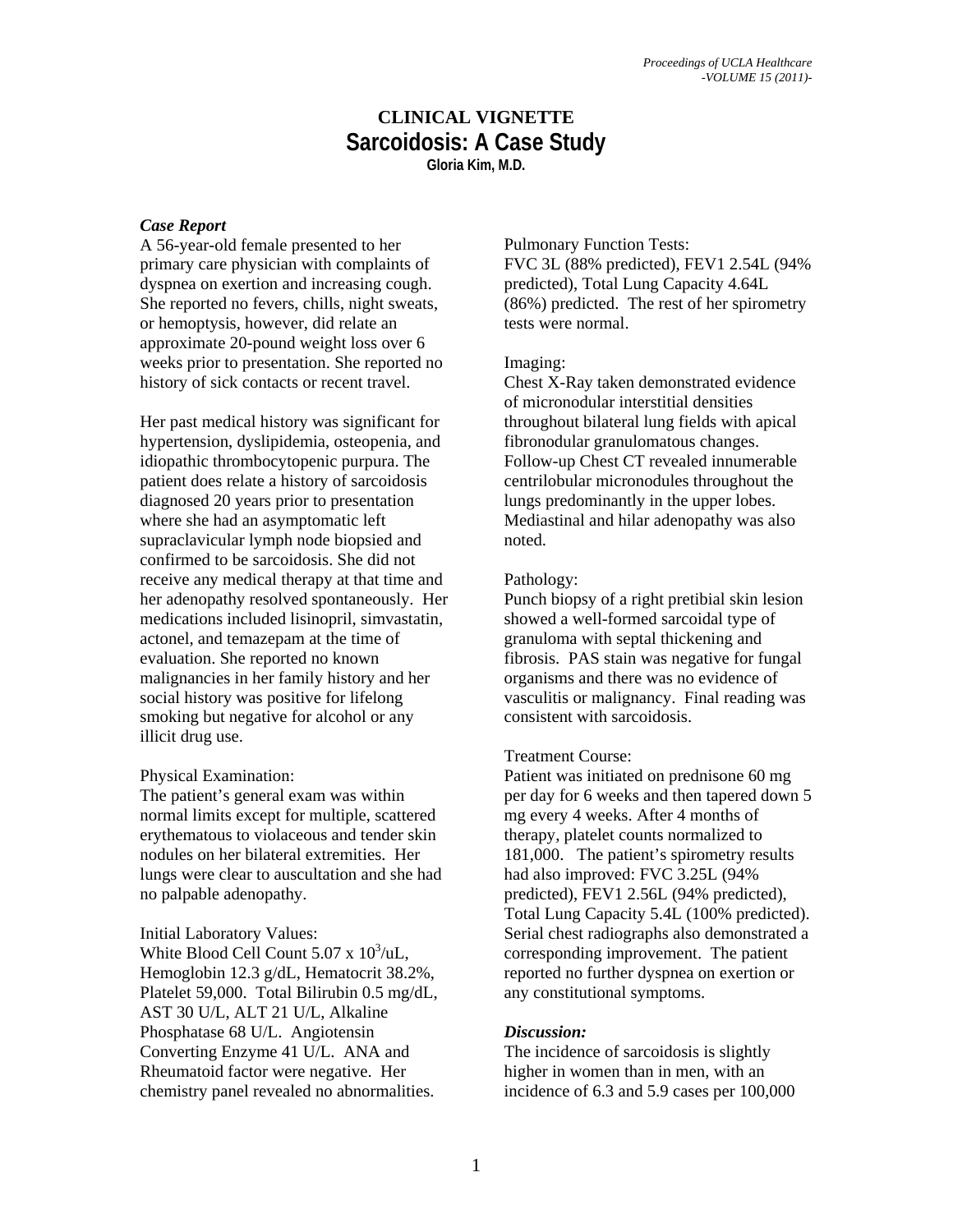person-years, respectively. The lifetime risk of sarcoidosis for Caucasians in the United States is estimated at 0.85 percent compared with 2.4 percent in U.S. African-Americans. Although sarcoidosis can appear at any age, a bimodal age pattern is seen, which peaks between ages  $25-35$  and 45-65 years<sup>1</sup>.

Sarcoidosis is characterized by noncaseating epithelioid granulomas that can affect virtually any organ system. The diagnosis of sarcoidosis requires the biopsy finding of noncaseating granulomas not caused by any other etiology. The disease most commonly involves the lungs (see Table 1 – sarcoid staging system in lungs) but can also affect the liver, skin, heart, nervous, and endocrine systems. The exact etiology of sarcoidosis is unknown. Evidence points to a possible genetic component, infectious etiology, or potential exposure to environmental agents<sup>2</sup>. Infectious organisms such as mycobacteria and Borrelia burgdorferi have been implicated as potential causes of sarcoidosis. Environmental exposure to beryllium, aluminum, and zirconium can result in a granulomatous response similar to that of sarcoidosis. Current theories suggests that the disease develops in genetically susceptible hosts who are exposed to certain antigens that trigger an overwhelming inflammatory immune response leading to granulomatous reactions<sup>3</sup>.

Because sarcoidosis can involve any organ system, the clinical presentation is variable. The onset can be insidious and findings may be discovered only on routine chest radiographs. Cutaneous involvement is seen in 25% of patients with sarcoidosis and it usually accompanies systemic involvement but may be the only site of involvement. Table 2 lists some of the most common clinical signs.

Oral corticosteroids are the main treatment for pulmonary sarcoidosis. In a review of corticosteroids for pulmonary sarcoidosis, treatment with oral steroids for 6 to 24 months improved chest x-ray findings compared with placebo. Patients with interstitial lung disease (stages II and III) had benefits in both global scores and chest radiographs. Data show that no treatment is necessary for patients with stage I disease. Table 3 lists the many available modalities of treatment that exist for sarcoidosis<sup>4</sup>.

Patients should be evaluated after one to three months for response. Those who fail treatment after initial corticosteroid therapy usually will not respond to a more protracted course of treatment. In responders, the prednisone dosage should be tapered to 5 to 10 mg per day or to an every-other day regimen, and therapy should continue for up to a year. There is no consensus guidance on treatment beyond two years. Patients must be monitored after cessation of treatment for possible relapse as some patients will require long-term low-dose therapy to prevent recurrent disease. The risk of osteoporosis must also be accounted for in patients taking prolonged systemic corticosteroids. Although few studies have addressed this issue, the bisphosphonate alendronate has been shown to prevent  $o$ steoporosis in patients with sarcoidosis<sup>5</sup>.

The course of the disease is variable, but spontaneous remission occurs in 50% of patients, while most improve with corticosteroid treatment. About 10-30% of patients have chronic or progressive disease. The mortality rate is approximately 1-6%. (1) In the United States, mortality is most commonly due to respiratory failure from pulmonary involvement, cardiac involvement, or neurosarcoidosis. Complications of therapy are additional causes of morbidity and mortality.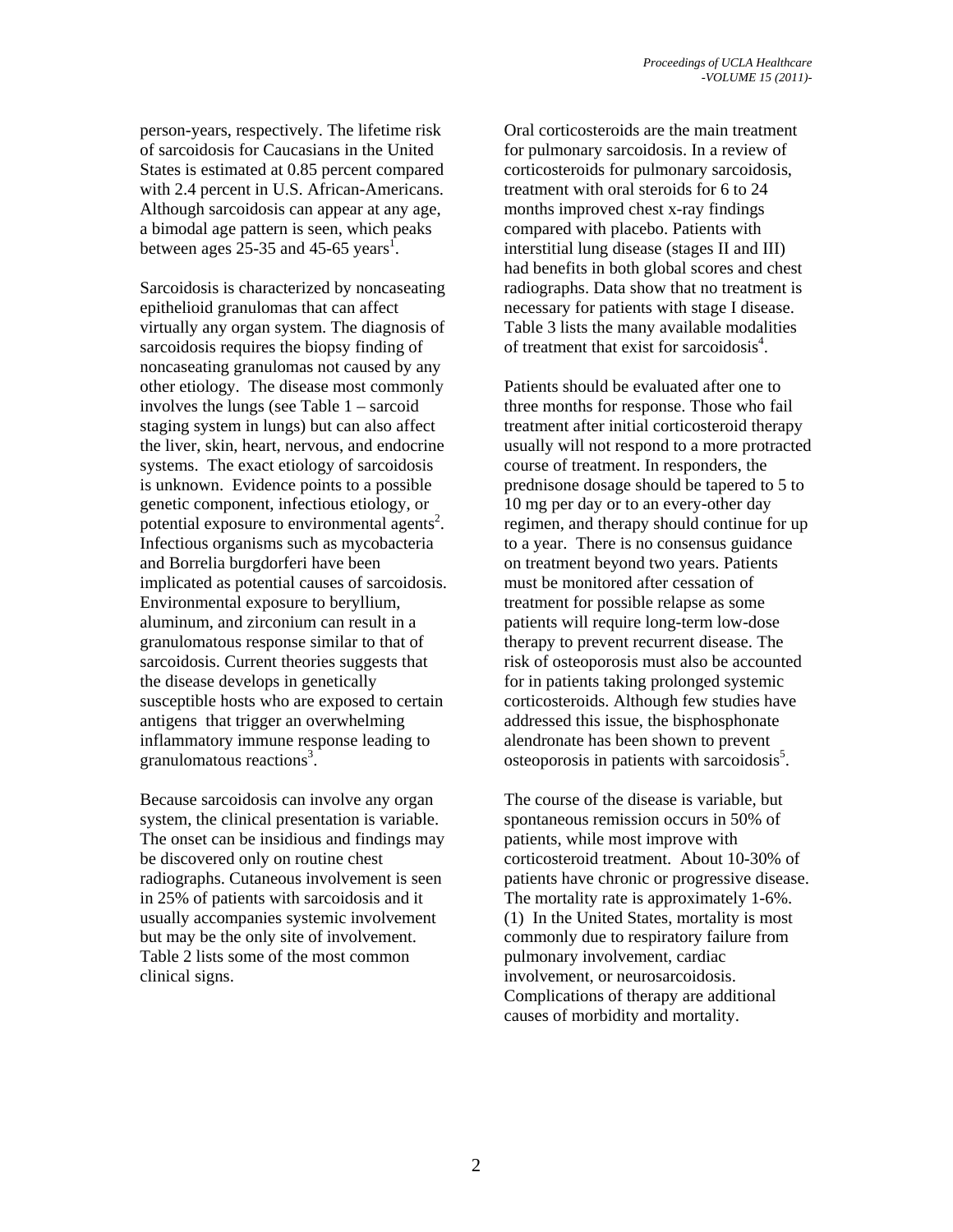# Table 1- Stages of Sarcoidosis

| Stage | <b>Chest X-Ray Characteristics</b>                            |
|-------|---------------------------------------------------------------|
|       | Normal                                                        |
|       | Bilateral hilar adenopathy                                    |
| 2     | Bilateral hilar adenopathy and<br>parenchymal infiltrates     |
| 3     | Parenchymal infiltrates without bilateral<br>hilar adenopathy |
|       | Signs of fibrosis                                             |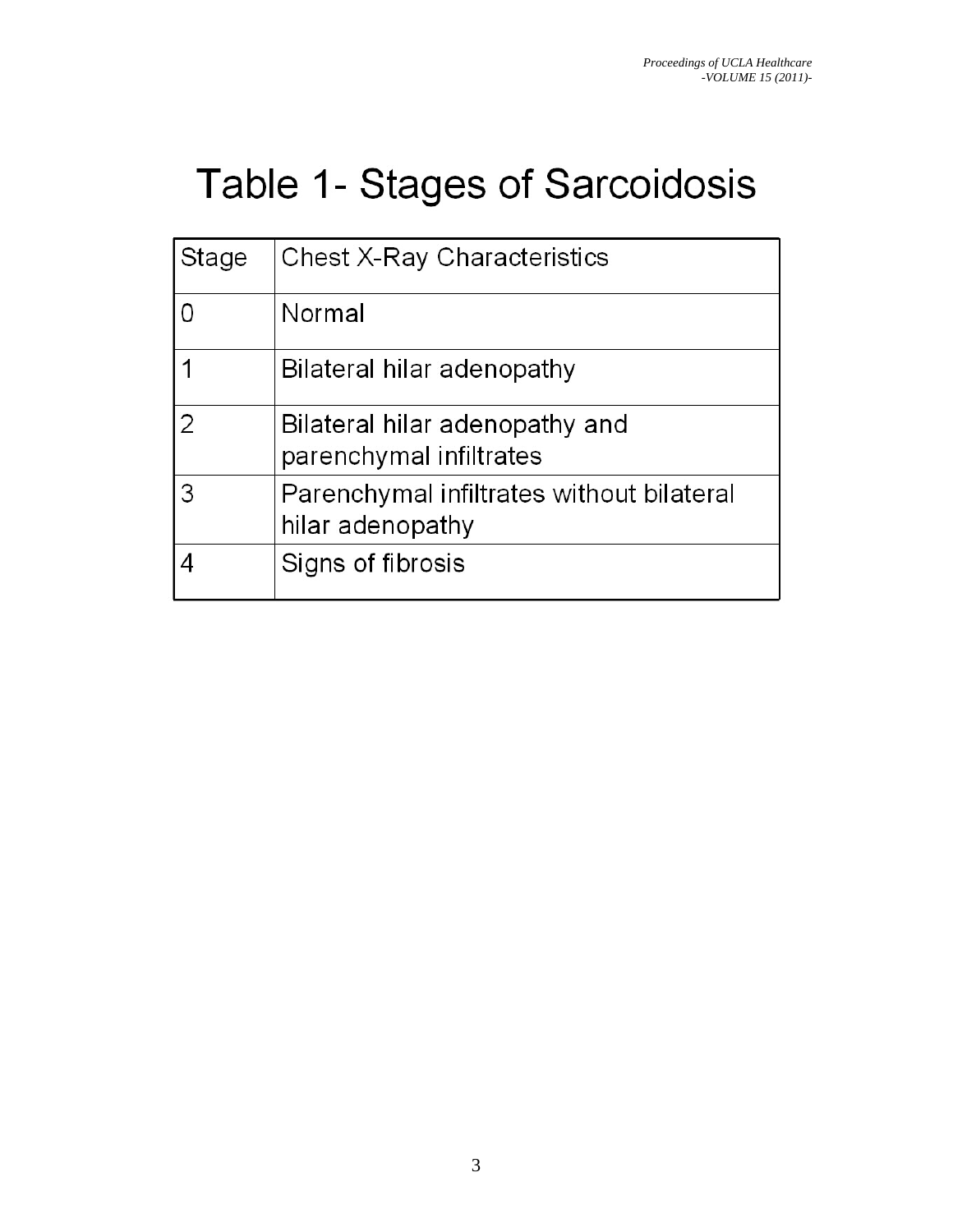### Table 2 – Clinical Signs/Symptoms

- General: 1/3 of patients have constitutional symptoms, such as fever,  $\bullet$ fatigue, and weight loss.
- Pulmonary system: The lungs are affected in most patients. Symptoms occur in up to 1/2 of patients and most commonly include dyspnea, dry cough, and chest pain.
- Lymphatic system: 1/3 of patients with sarcoidosis have palpable lymphadenopathy.
- Ocular involvement: Anterior uveitis is the most common finding, which may be associated with fever and parotid swelling (also called uveoparotid fever). Chronic uveitis, most commonly occurring in African Americans, can lead to adhesions, glaucoma, and cataract formation.
- Neurosarcoidosis: Involvement of the nervous system occurs in fewer than 10% of patients, however, it can be lethal. The disease can affect any part of the nervous system. Seventh cranial nerve palsy is the most frequent finding. The pituitary gland and the hypothalamus may be involved.
- Myocardial involvement: Clinically apparent cardiac involvement occurs in 5% of patients in the United States.